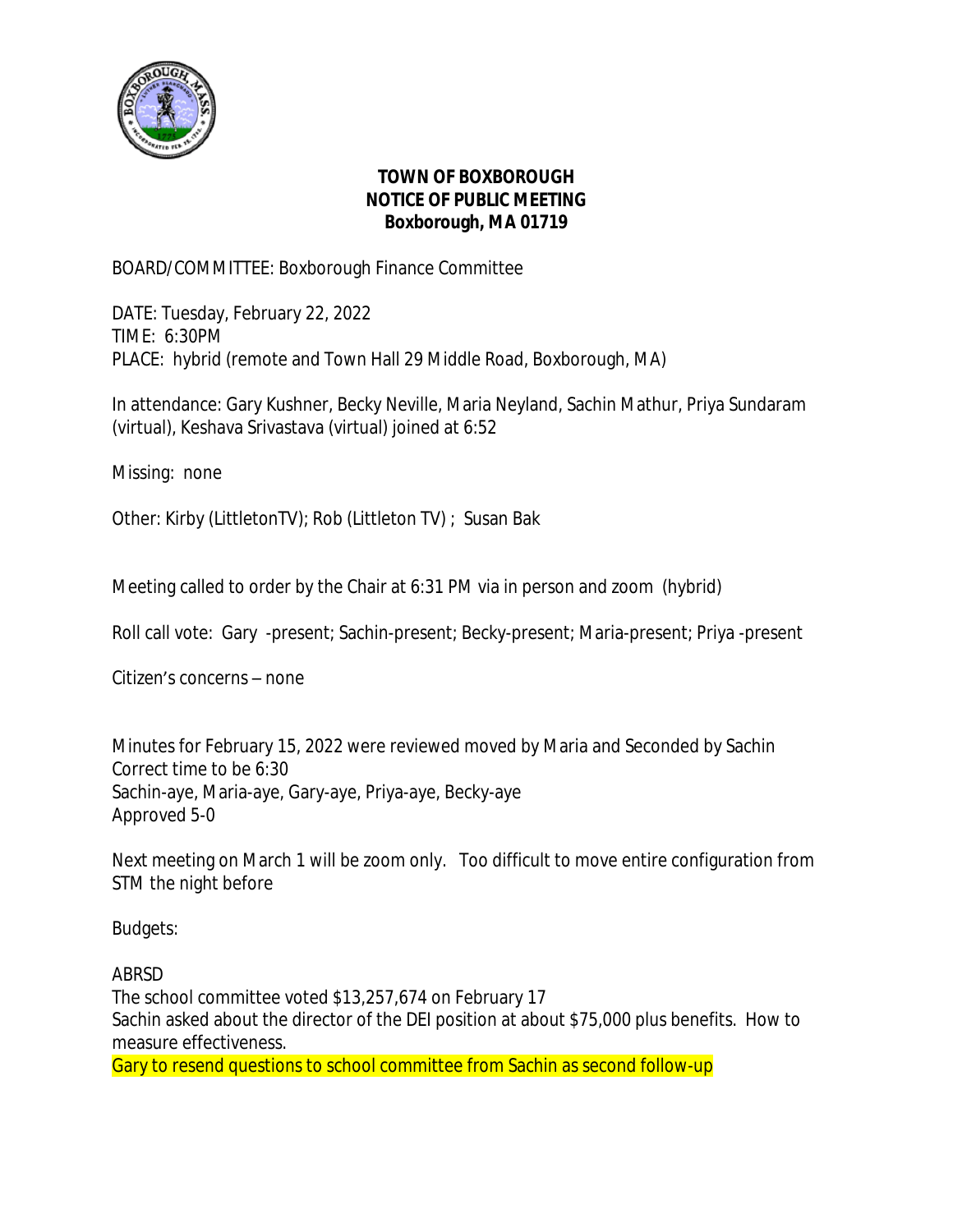

Gary and Maria tried to attend the school committee meeting, but the school committee did not allow the participants to enter by zoom. Gary moved \$13,257,674 and Maria seconded Sachin-aye, Maria-aye, Gary-aye, Priya-aye, Becky-aye Approved 5-0

Minuteman 2 freshman and 2 sophomores in the school. No out of district students. \$164,230 to be planned Add additional person Gary moved \$164,230 and Maria seconded Sachin-aye, Maria-aye, Gary-aye, Priya-aye, Keshava-aye, Becky-aye Approved 6-0

Assabet

1 student at Assabet for \$51,080 and will add a student as a placeholder for \$39,000 plus transportation of \$32,580 for a total of \$71,580 Gary moved \$71,580 and Maria seconded Sachin-aye, Maria-aye, Gary-aye, Priya-aye, Keshava-aye, Becky-aye Approved 6-0

Nashoba

Currently 4 students plus one senior leaving this CY. There will be 4 students in FY23 \$112,000 (\$38,000 for transportation plus 74,000 tuition) Maria moved total other of \$112,000 and Gary seconded Sachin-aye, Maria-aye, Gary-aye, Priya-aye, Keshava-aye, Becky-aye Approved 6-0

Do not have the technology budget from the TA. The budget does include guardian support

Board of Health Changes to nursing, mosquito spraying, agent services at \$53,279 Salaries Moved \$600 salaries by Maria and seconded by Sachin Sachin-aye, Maria-aye, Gary-abstain, Priya-aye, Keshava-aye, Becky-aye Approved 5-0-1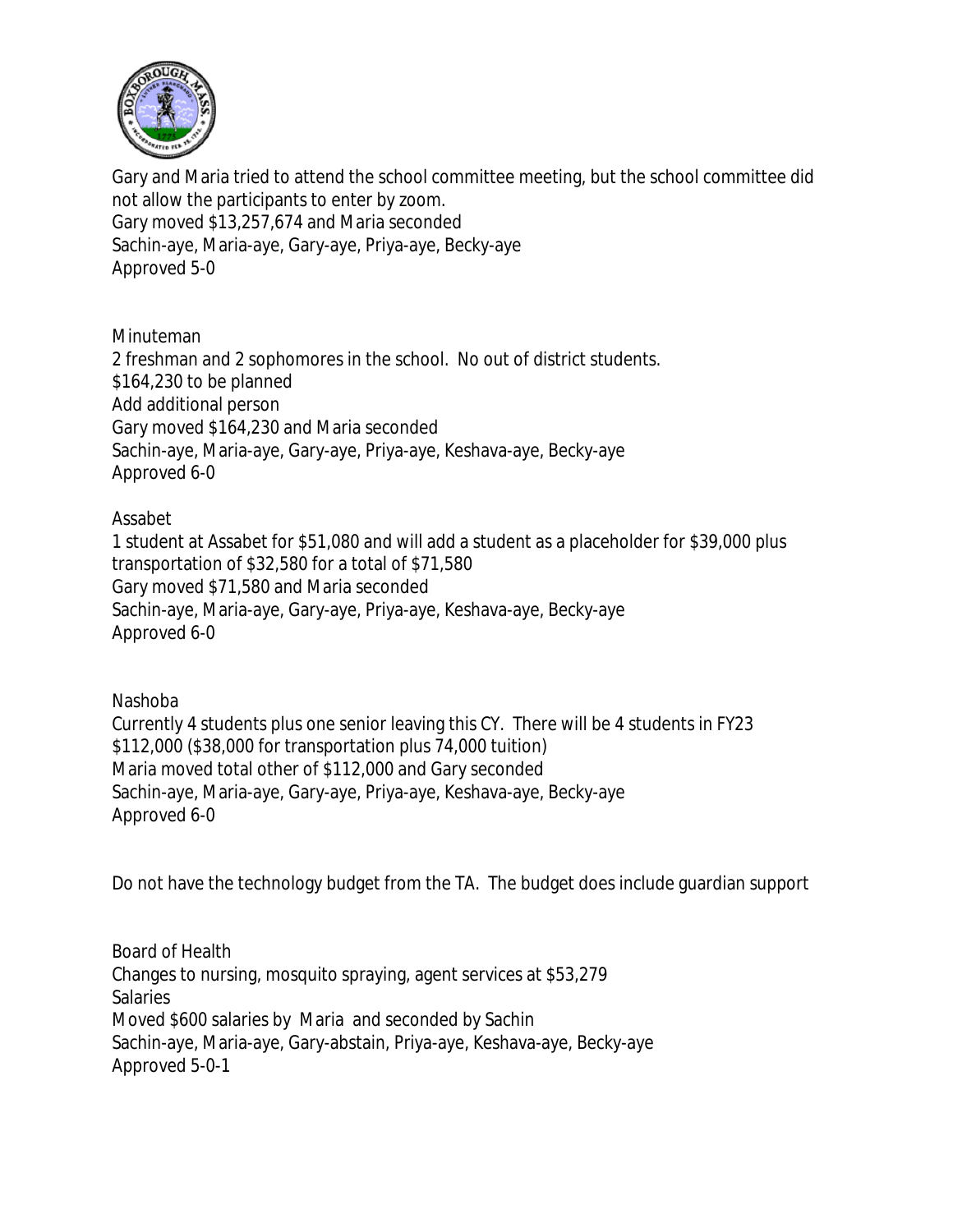

Maria moved \$52,679 other and Priya seconded Sachin-aye, Maria-aye, Gary-abstain, Priya-aye, Keshava-aye, Becky-aye Approved 5-0-1

Police budget cruiser change from \$55,000 to \$53,590 Gary moved \$209,395 total other and Priya seconded Sachin-aye, Maria-aye, Gary-aye, Priya-aye, Keshava-aye, Becky-aye Approved 6-0

Becky will send out v6 The TA will approach the previous Town accountant as a consultant to fix the model

Budget policy review

Gary modified the policy to include a definition of recurring costs and a paragraph documenting recurring expenses.

Gary moved that we approved the budget policy as amended and seconded by Maria As a reminder, the budget can be amended at ATM

Sachin-aye, Maria-aye, Gary-aye, Priya-aye, Keshava-aye, Becky-aye Approved 6-0

ATM articles

The FinCom members should start writing their recommendations

There will be a special CPC meeting to discuss Sargent road.

Becky will send out the potential warrant articles with who will write the recommendations Will ask Planning board rep to attend a FinCom meeting regarding zoning recodification and solar bylaw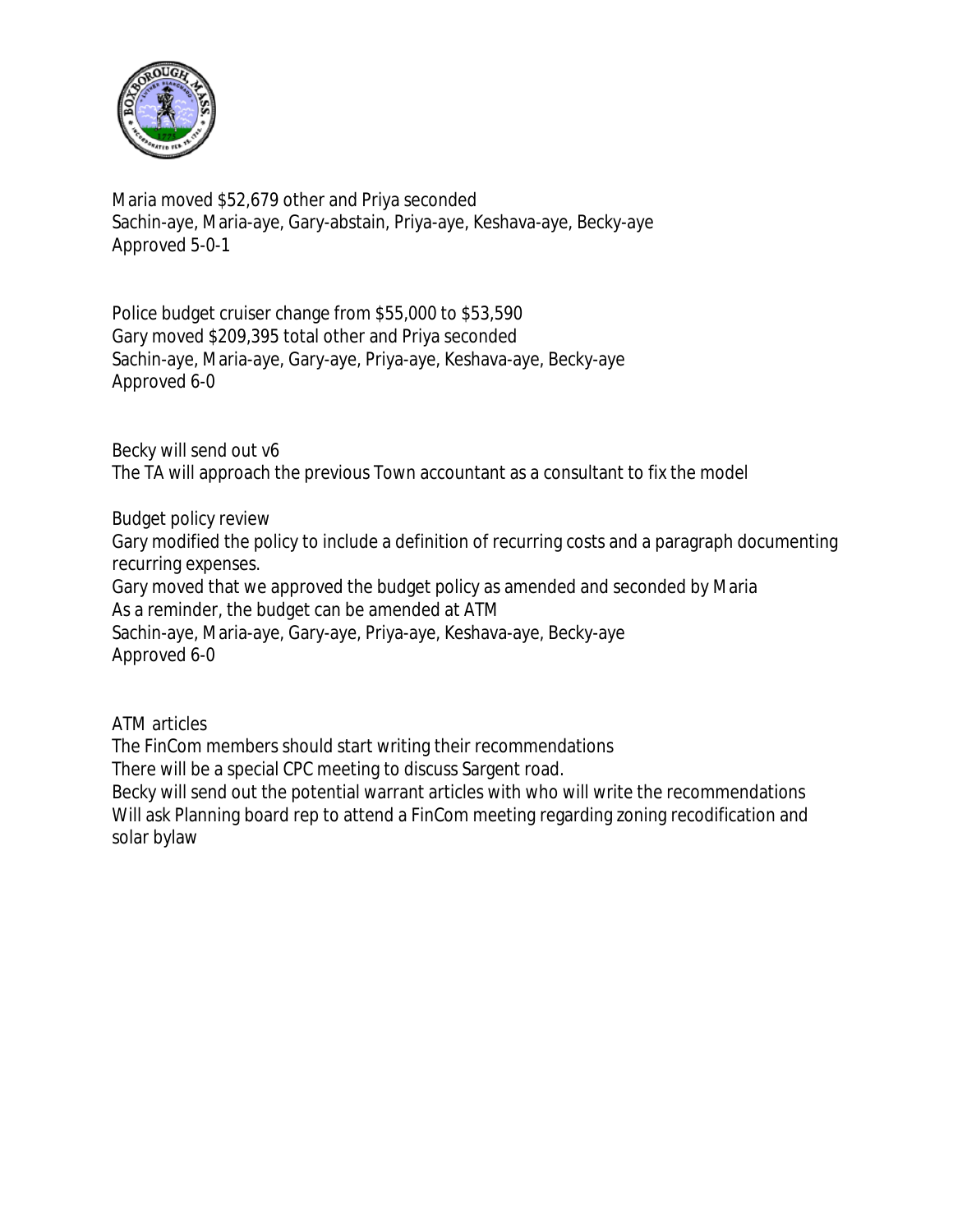

**Liaison updates**  $SB -$ 

 $EDC -$ 

Planning board – request to take down the hotel and develop.

 $BLF -$ 

BBC –

Personnel board –

RecCom –

Library –

Housing –

AB regional building committee – no meeting

Regional school meeting – budget approved and cannot go higher

CPC –

CoA–

Water resources– meeting held and warrant article available with funds to come from CPC.

Sustainability–

ConsCom –

Board of Health –

Historical commission -

Correspondence – none

STM meeting is Monday the 28<sup>th</sup>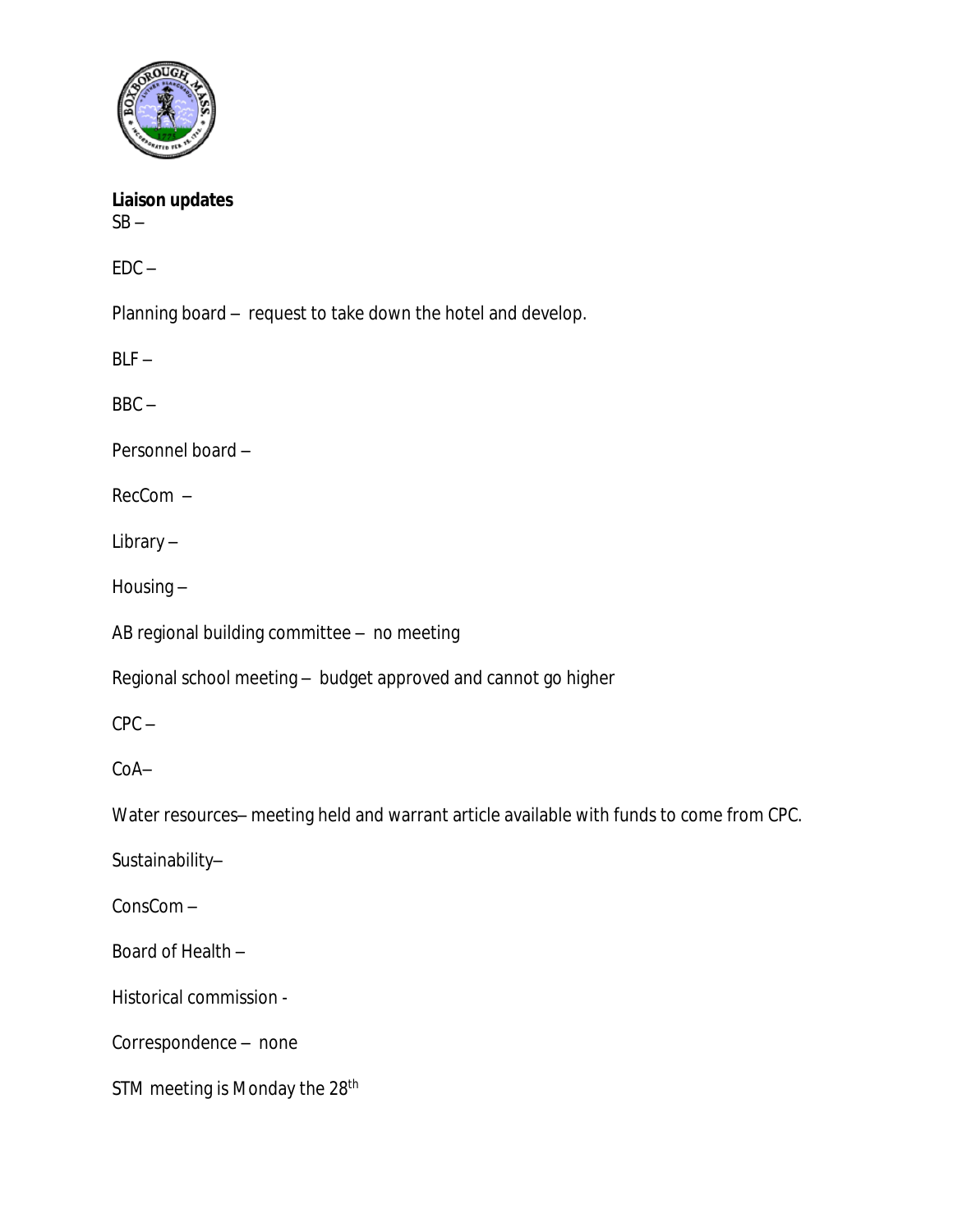

Next meeting at 6:30PM at Boxborough Host prior to STM followed by FinCom meeting on March 1 at 6:30 via zoom only

Gary moved to adjourn and Maria seconded, Sachin-aye, Maria-aye, Gary-aye, Priya-aye, Keshava-aye, Becky-aye Approved 6-0 Adjourned at 8:00PM

Exhibits used: Minutes for February 22, 2022 Budget for FY2023 Budgeting policy

New treasurer: Cynthia Petrillo [cpetrillo@boxborough-ma.gov](mailto:cpetrillo@boxborough-ma.gov)

[Next meetings:](mailto:cpetrillo@boxborough-ma.gov)

[February 28 STM](mailto:cpetrillo@boxborough-ma.gov) [March 1](mailto:cpetrillo@boxborough-ma.gov) [March 8](mailto:cpetrillo@boxborough-ma.gov) [March 15](mailto:cpetrillo@boxborough-ma.gov) [March 22](mailto:cpetrillo@boxborough-ma.gov)

[RFT tracker](mailto:cpetrillo@boxborough-ma.gov)

| וטוויטש וויו           |             |          |           |          |
|------------------------|-------------|----------|-----------|----------|
| Item                   | description | Amount   | Start at  | comments |
|                        |             |          | \$150,000 |          |
| HVAC at museum         |             | \$6,700  | \$143,300 |          |
| Acc't Consultant &     |             | \$39,820 | \$103,480 |          |
| Training               |             |          |           |          |
| T/C consulting         |             | \$5,000  | \$98,480  |          |
| Hager well             | Nov 30 2021 | \$26000  | \$72,480  |          |
| Treasurer / consultant | Dec 7 2021  | \$10,500 | \$61,980  |          |
| Hager maintenance      | Dec 7 2021  | \$3,500  | \$58,480  |          |
| Tax collector          | Jan 11 2022 | \$15,200 | \$42,280  |          |
| consulting             |             |          |           |          |
| Assessor               | Feb 15 2022 | \$3,743  | \$38,537  |          |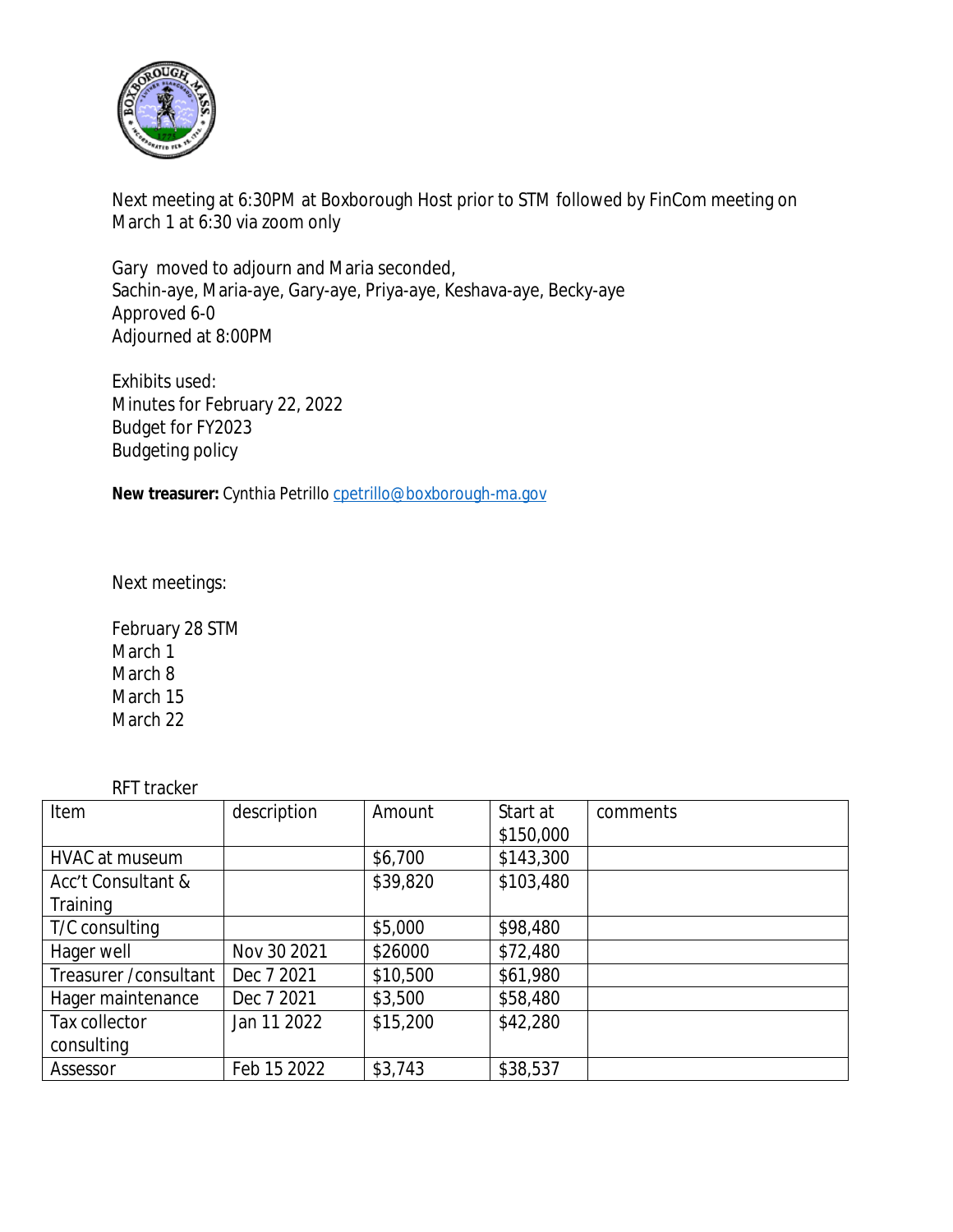

Budget worksheet FY23

| <b>Budget</b> | Salary/other | Title                      | Voted \$  | vote        | date     |
|---------------|--------------|----------------------------|-----------|-------------|----------|
| #             |              |                            |           |             |          |
| 114           | Salary       | Moderator                  | \$100     | $6 - 0$     | 1/25/22  |
| 114           | Other        | Moderator                  | \$80      | $6 - 0$     | 1/25/22  |
| 119           | Other        | Town constable             | \$160     | $5 - 0 - 1$ | 1/25/22  |
| 123           | Salary       | <b>Executive Offices</b>   | \$302,870 | $6 - 0$     | 2/8/22   |
| 123           | Other        | <b>Executive Offices</b>   | \$21,745  | $6 - 0$     | 2/8/22   |
| 131           | Other        | <b>Finance Committee</b>   | \$385     | $6 - 0$     | 1/25/22  |
| 135           | Salary       | Town Accountant            | \$96,447  | $6 - 0$     | 2/8/22   |
| 135           | Other        | <b>Town Accountant</b>     | \$43,600  | $6 - 0$     | 2/8/22   |
| 141           | Salary       | <b>Town Assessor</b>       | \$106,887 | $6 - 0$     | 2/8/22   |
| 141           | Other        | <b>Town Assessor</b>       | \$21,220  | $6 - 0$     | 2/8/22   |
| 145           | Salary       | <b>Treasurer Collector</b> | \$108,402 | $6 - 0$     | 2/1/22   |
|               |              |                            |           |             | 2/8/22   |
| 145           | Other        | <b>Treasurer Collector</b> | \$28,700  | $6 - 0$     | 2/1/22   |
|               |              |                            |           |             | 2/8/22   |
| 151           | Other        | Legal                      | \$103,400 | $6 - 0$     | 1/11/22  |
| 152           | Other        | Personnel Board            | \$345     | $6 - 0$     | 12/21/21 |
| 156           | Salary       | Technology                 | \$        |             |          |
| 156           | Other        | Technology                 | \$        |             |          |
| 161           | Salary       | <b>Town Clerk</b>          | \$93,655  | $6 - 0$     | 2/8/22   |
| 161           | Other        | <b>Town Clerk</b>          | \$2,664   | $6 - 0$     | 2/8/22   |
| 162           | Salary       | Elections and              | \$11,204  | $5 - 0 - 1$ | 2/1/22   |
|               |              | registration               |           |             |          |
| 162           | Other        | Elections and              | \$8,360   | $5 - 0 - 1$ | 2/1/22   |
|               |              | registration               |           |             |          |
| 171           | Other        | Conservation Comm          | \$1600    | $6 - 0$     | 1/18/22  |
| 174           | Salary       | Land Use and               | \$242,378 | $6 - 0$     | 2/8/22   |
|               |              | Permitting                 |           |             |          |
| 174           | Other        | Land Use and               | \$17,000  | $6 - 0$     | 2/8/22   |
|               |              | Permitting                 |           |             |          |
| 175           | Salary       | <b>Planning Board</b>      | \$        |             |          |
| 175           | Other        | Planning Board             | \$        |             |          |
| 176           | Salary       | ZBA                        | \$1,304   | $6 - 0$     | 1/25/22  |
| 176           | Other        | ZBA                        | \$635     | $6 - 0$     | 1/25/22  |
| 179           | Other        | AG Comm                    | \$200     | $4 - 0 - 2$ | 1/25/22  |
| 182           | Other        | Economic Develop.          | \$        |             |          |
| 192           | Other        | <b>Town Hall</b>           | \$51,240  | $6 - 0$     | 2/8/22   |
| 196           | Other        | Facilities                 | \$63,775  | $6-0$       | 2/15/22  |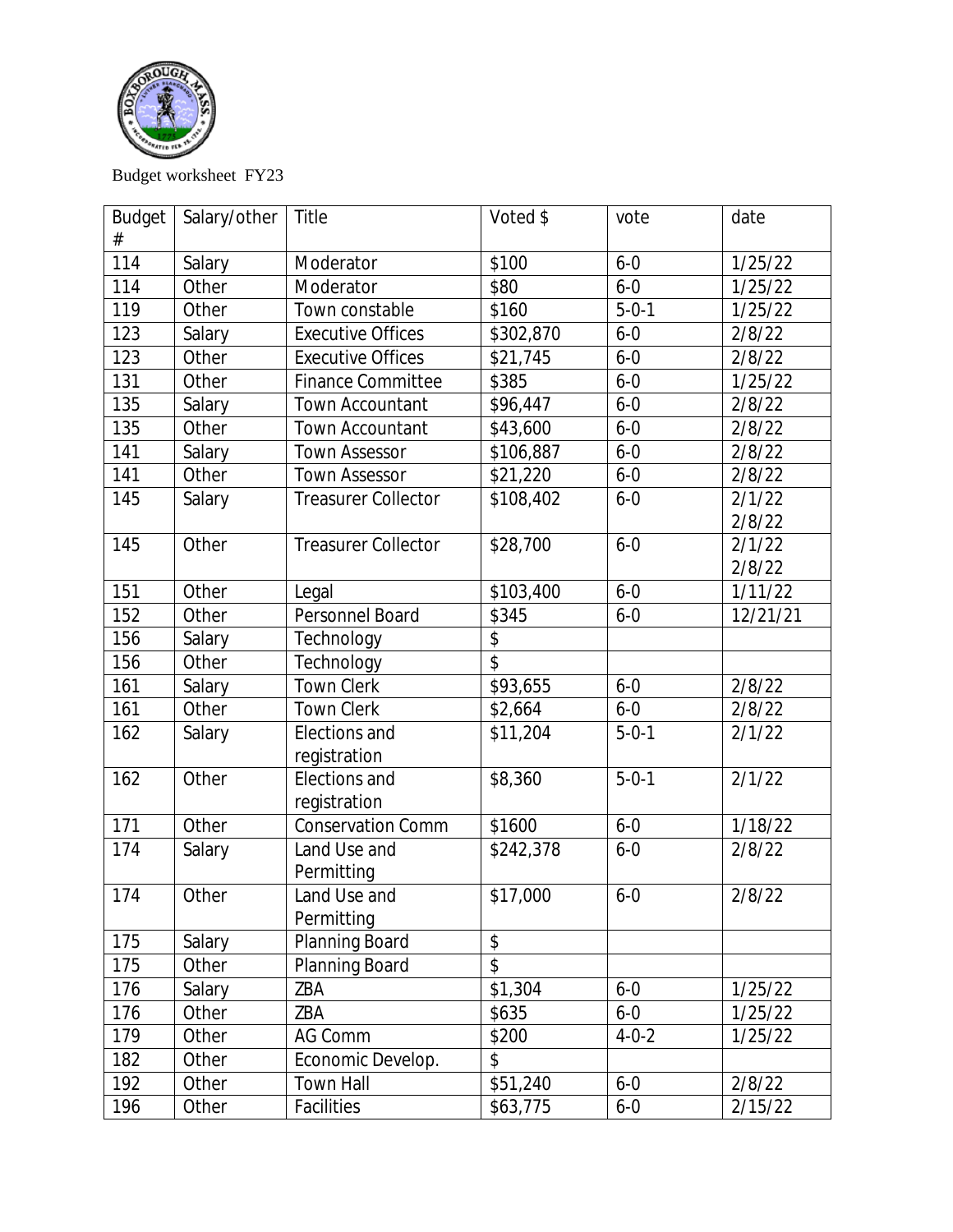

| 199 | Other  | Sustainability Com        | \$950           | $6 - 0$     | 2/15/22 |
|-----|--------|---------------------------|-----------------|-------------|---------|
| 210 | Salary | Police                    | \$1,389,481     | $6 - 0$     | 1/25/22 |
| 210 | Other  | Police                    | \$209,395       | $6 - 0$     | 1/25/22 |
|     |        |                           |                 |             | 2/22/22 |
| 215 | Salary | Dispatch                  | \$393,949       | $6 - 0$     | 1/25/22 |
| 215 | Other  | Dispatch                  | \$58,768        | $6 - 0$     | 1/25/22 |
|     |        |                           |                 |             | 2/1/22  |
| 220 | Salary | Fire                      | \$1,158,176     | $6 - 0$     | 1/18/22 |
| 220 | Other  | Fire                      | \$148,990       | $6 - 0$     | 1/18/22 |
| 241 | Salary | <b>Building inspector</b> | \$              |             |         |
| 241 | Other  | <b>Building Inspector</b> | $\overline{\$}$ |             |         |
| 292 | Salary | <b>ACO</b>                | \$18,061        | $6 - 0$     | 1/25/22 |
| 292 | Other  | <b>ACO</b>                | \$5,495         | $6 - 0$     | 1/25/22 |
| 299 | Salary | <b>Field Driver</b>       | \$              |             |         |
| 299 | Other  | <b>Field Driver</b>       | \$              |             |         |
| 300 | Salary | School committee          | \$1600          | $6 - 0$     | 2/8/22  |
| 310 | Other  | Minuteman                 | \$164,230       | $6 - 0$     | 2/22/22 |
| 311 | Other  | Assabet                   | \$71,580        | $6 - 0$     | 2/22/22 |
| 312 | Other  | Nashoba                   | \$112,000       | $6 - 0$     | 2/22/22 |
| 320 | Other  | <b>ABRSD</b>              | \$13,257,674    | $5-0$       | 2/22/22 |
| 422 | Salary | <b>DPW</b>                | \$626,621       | $6 - 0$     | 1/11/22 |
| 422 | Other  | <b>DPW</b>                | \$130,496       | $6 - 0$     | 1/11/22 |
| 423 | Salary | Snow & Ice                | \$66,880        | $6 - 0$     | 1/11/22 |
| 423 | Other  | Snow & Ice                | \$139,710       | $6 - 0$     | 1/11/22 |
| 424 | Other  | <b>Street Lighting</b>    | \$3,000         | $6 - 0$     | 1/11/22 |
| 425 | Other  | Hager Well                | \$61,280        | $6 - 0$     | 1/11/22 |
| 429 | Other  | Fuel                      | \$110,105       | $6 - 0$     | 1/11/22 |
| 431 | other  | Hazardous Waste           | \$10,000        | $6 - 0$     | 1/11/22 |
| 433 | Other  | <b>Transfer station</b>   | \$132,900       | $6 - 0$     | 1/11/22 |
| 491 | Salary | Cemetery                  | \$5,000         | $6-0$       | 2/15/22 |
| 491 | Other  | Cemetery                  | \$500           | $6-0$       | 2/15/22 |
| 505 | Salary | Animal Inspector          | \$1,015         | $6-0$       | 2/15/22 |
| 511 | Salary | Board of Health           | \$600           | $5 - 0 - 1$ | 2/22/22 |
| 511 | Other  | Board of Health           | \$52,679        | $5 - 0 - 1$ | 2/22/22 |
| 529 | Salary | Community service         | \$52,095        | $6 - 0$     | 1/11/22 |
| 529 | Other  | Community service         | \$8,005         | $6 - 0$     | 1/11/22 |
| 541 | Salary | COA                       | \$74,486        | $6 - 0$     | 2/8/22  |
| 541 | Other  | COA                       | \$9,240         | $6 - 0$     | 2/8/22  |
| 543 | Salary | Veterans                  | \$0             |             |         |